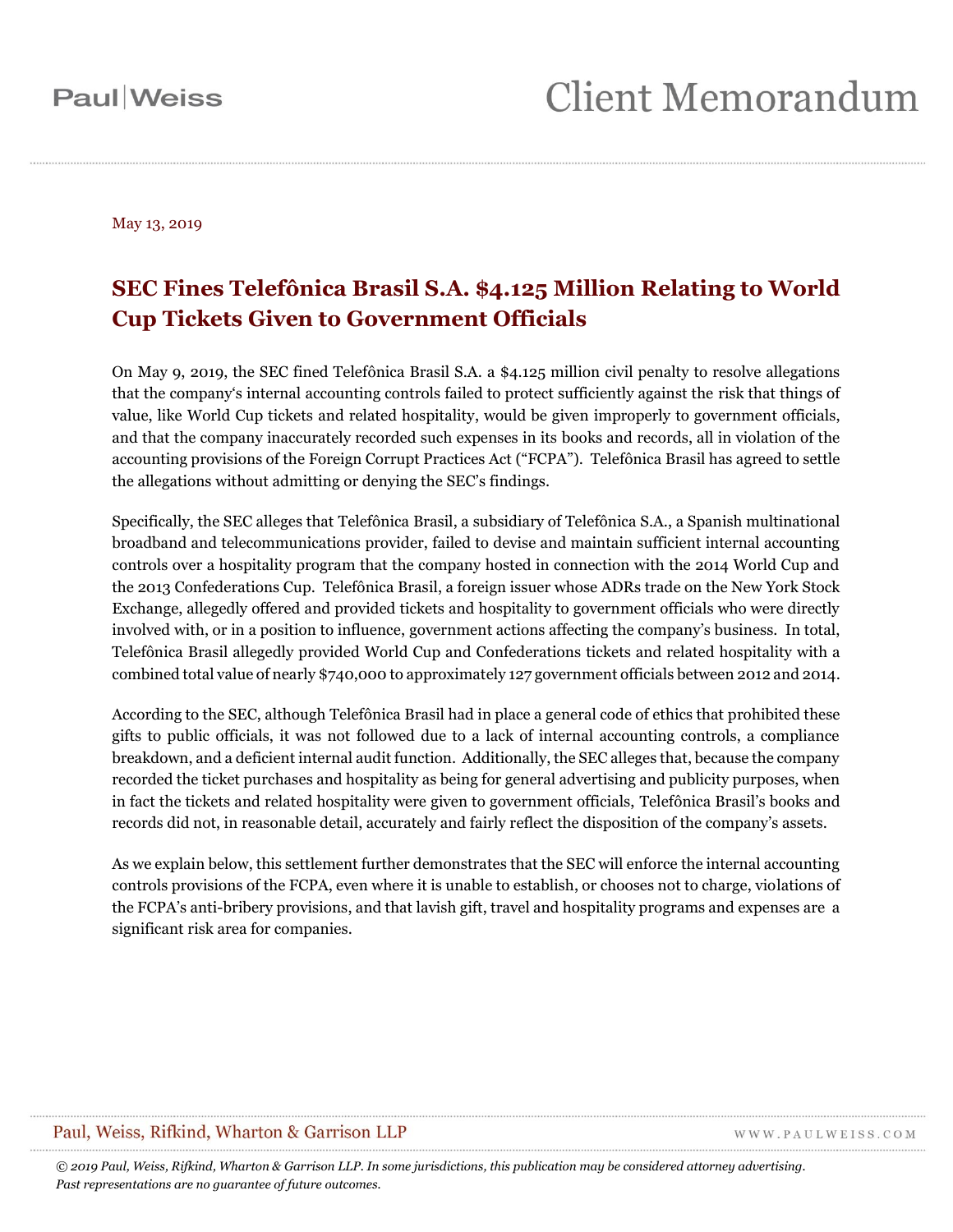### **Factual Allegations**

In March 2012, Telefônica Brasil agreed to purchase 1,860 World Cup tickets from a FIFA vendor for a total of approximately \$5.1 million. According to an internal memorandum written to obtain approval for the purchase, the tickets were for "relationship-building activities with strategic audiences."<sup>1</sup> Although the paperwork seeking approval for the purchase did not mention that the tickets were intended for government officials, individuals within the company knew that to be the case.<sup>2</sup> Telefônica Brasil purchased the World Cup tickets and intended to pay for related hospitality at an average cost per guest of approximately \$3,204, of which \$2,750 was for the tickets.<sup>3</sup> Telefônica Brasil also paid a FIFA vendor an additional \$428,219 for 240 tickets to the Confederations Cup of which thirty-eight were given to thirty-four government officials.<sup>4</sup> Combined with the cost of the related hospitality, the total value given to the thirty-four government officials amounted to \$117,230.<sup>5</sup>

The company allocated the tickets to different internal departments, including approximately 10 percent to the Institutional Relations Department, which interacted with the Brazilian government and foreign governments.<sup>6</sup> Through the Institutional Relations Department, Telefônica Brasil gave 194 World Cup tickets to ninety-three government officials. The total value of the tickets and related hospitality given to the government officials amounted to \$621,576.<sup>7</sup> The government officials who received the tickets were allegedly significant to the company's business, and included Brazilian federal congressmen and senators, mayors and other officials. A small number of personnel from foreign embassies who were commercial customers of Telefônica Brasil, including an ambassador, also received tickets.<sup>8</sup>

In its Order, the SEC cited to internal documents demonstrating that, in selecting ticket recipients, management looked at the possible benefit to the company from providing tickets to important officials. In creating the lists of recipients, one manager from the Institutional Relations Department wrote in an email that he took "into account the importance of the actions that each guest has already effectively done in our favor." In another email, an employee of the same department requested a ticket for a federal legislator's

 $\overline{a}$ 

- 4 *Id.* at ¶ 12.
- 5 *Id.* at ¶ 11.
- 6 *Id.*
- 7 *Id.*
- 8 *Id.* at ¶ 9.

<sup>1</sup> *See In the Matter of Telefônica Brasil S.A.*, Exchange Act Release No. 85819 (May 9, 2019) (hereinafter "Release No. 85819"), at ¶ 7. Availabl[e here.](https://www.sec.gov/litigation/admin/2019/34-85819.pdf)

<sup>2</sup> *Id.*

<sup>3</sup> *Id.* at ¶ 8.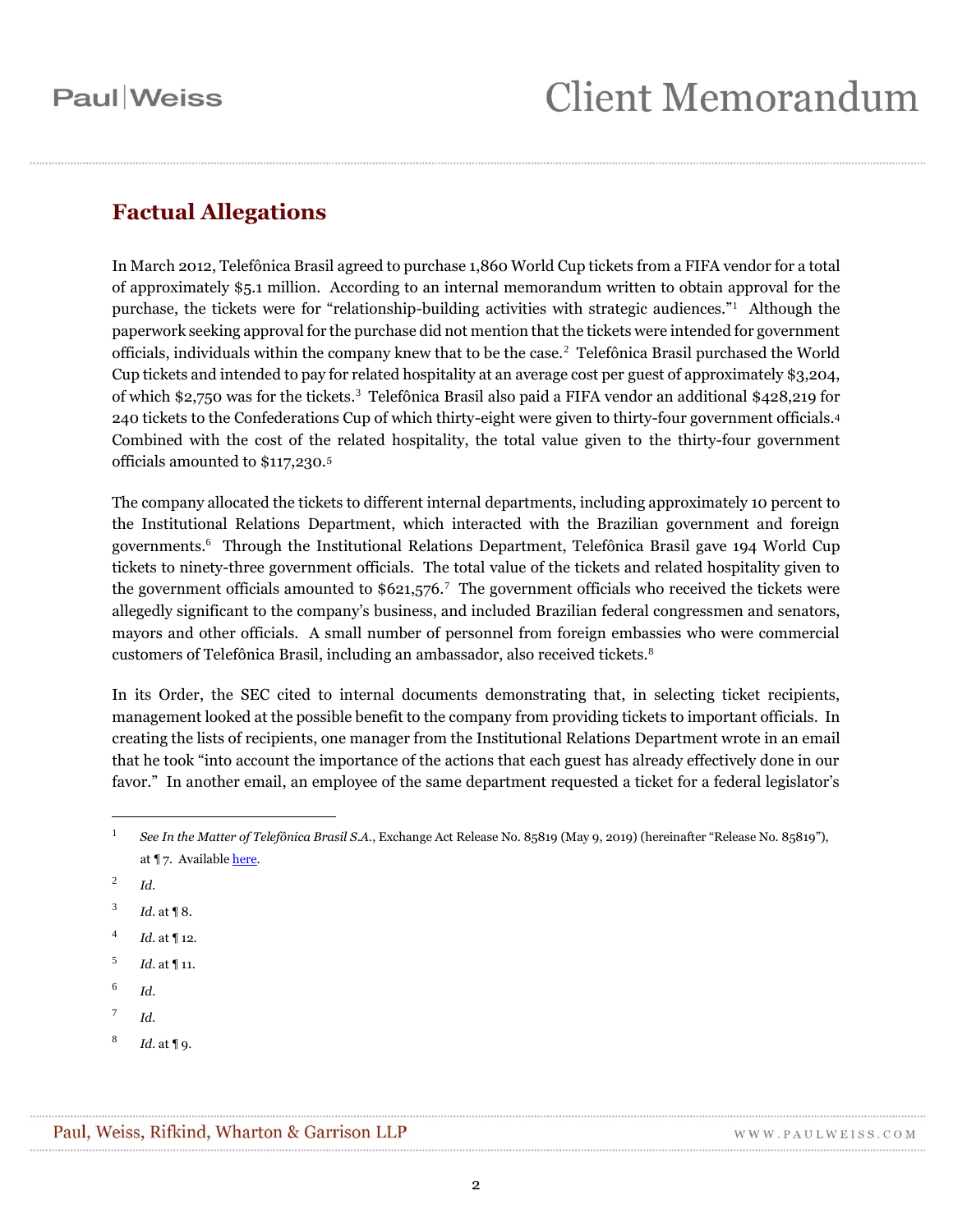chief of staff who "has opened many doors for us," noting that there was additional legislative activity "going through the House and I will need his help." Other documents suggested that a tax official received a ticket and, in turn, was asked for his "ongoing support" in receiving a customs clearance for a particular company invoice. According to internal emails, Telefônica Brasil employees also suggested inviting two Brazilian mayors, but only if, during the telephone calls inviting the mayors, the company's IT department could raise with the mayors certain "legislative amendments" of importance to the company.<sup>9</sup>

Although Telefônica Brasil had a general code of ethics that explicitly prohibited offering or accepting gifts, hospitality or other types of incentives that might "reward or influence a business decision," as well as a policy that barred donations linked with a political party, the SEC found that the company lacked adequate internal accounting controls to implement and maintain these policies.<sup>10</sup> Moreover, Telefônica Brasil characterized the ticket purchases as publicity and advertising and failed to record them properly as purchases and related expenses for government officials.<sup>11</sup> In arriving at a civil money penalty, the Commission considered the company's enhanced internal accounting controls and compliance functions, including the company's new anti-corruption policy and compliance structure, and the company's cooperation with the SEC, including voluntarily producing and translating documents.<sup>12</sup>

### **Analysis**

In certain circumstances it may be appropriate to pay for travel and related hospitality for government officials provided the expenses are "reasonable and bona fide" and directly related to either (a) the promotion, demonstration or explanation of products or services, or (b) the execution or performance of a contract with a foreign government or agency thereof.<sup>13</sup> This is, however, a relatively narrow exception. It is well-established that providing tickets or anything else of value to government officials corruptly in order to influence them may form the basis for an FCPA violation. Therefore, while entertaining clients by providing complimentary tickets to sports and entertainment events may be standard business practice in a number of industries, entertaining government officials, including employees of state-owned entities, should always be subject to a company's strict anti-bribery policies and procedures, and only done in compliance with local law and government ethics restrictions.

 $\overline{a}$ 

WWW.PAULWEISS.COM

<sup>9</sup> *Id*.

<sup>10</sup> *Id.* at ¶¶13–14.

<sup>11</sup> *Id.* at ¶¶ 16–18.

 $12$  *Id.* at 120.

<sup>13</sup> *See* 15 U.S.C. §§ 78dd–1(c); *see also* DOJ & SEC, *A Resource Guide to the U.S. Foreign Corrupt Practices Act*, at 18 (Nov. 2012), *available* [here.](https://www.sec.gov/spotlight/fcpa/fcpa-resource-guide.pdf)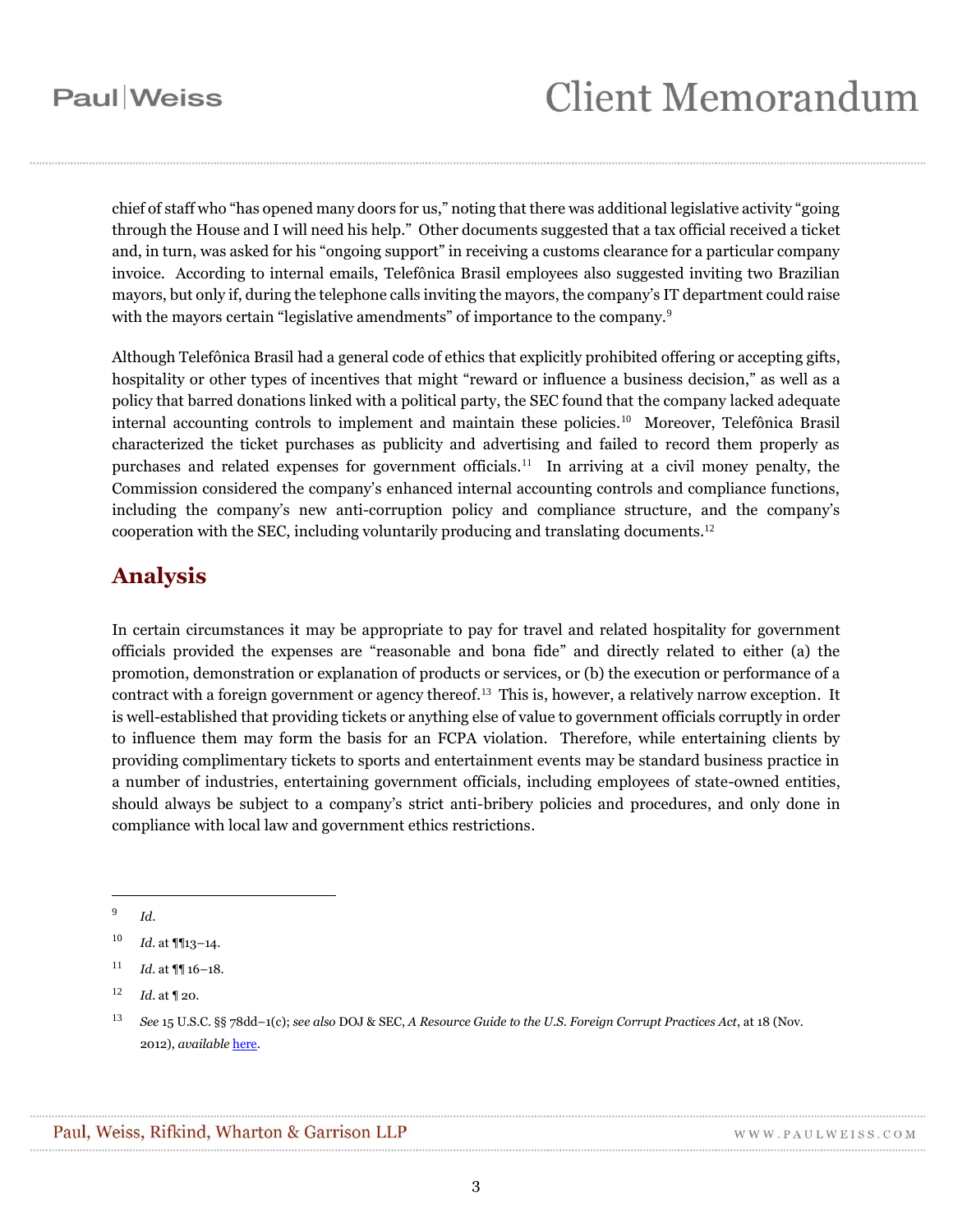# **Paul** Weiss

# **Client Memorandum**

The Telefônica Brasil settlement further demonstrates that providing travel and hospitality to government officials, even in the absence of bribery, may constitute an FCPA violation. In a number of resolutions over many years, the SEC has made clear that these practices can result in enforcement actions. In 2007, the SEC filed a settled complaint against Lucent Technologies Inc. alleging violations of the books and records and internal controls provisions of the FCPA in connection with payments of Chinese Officials' travel and entertainment expenses. Lucent agreed to pay a \$1.5 million civil penalty.<sup>14</sup> In November 2013, the SEC settled an enforcement action with Weatherford International, an oil and gas company, for a number of FCPA violations, including violating the books and records and internal accounting provisions of the Act by paying for two government officials to attend the 2006 FIFA World Cup.<sup>15</sup> Similarly, the SEC charged Diebold Inc. with violating the internal controls and books and records provisions of the FCPA for spending approximately \$1.8 million on travel, entertainment and other improper gifts for Chinese and Indonesian officials.<sup>16</sup>

Continuing in this vein, in 2015 the SEC announced a settled enforcement action against Angl0-Australian global resources firm BHP Billiton Ltd. and BHP Billiton Plc (collectively, "BHP"), for \$25 million—at the time the largest-ever civil fine imposed by the SEC in an FCPA enforcement action—after BHP offered threeto-four day hospitality packages, each with a price of approximately \$12,000 to \$16,000, to 176 foreign government officials to attend the 2008 Beijing Summer Olympic Games.<sup>17</sup>

At the time, we noted that the BHP enforcement action marked a significant expansion of the SEC's use of the FCPA's accounting provisions in cases in which the SEC believed an issuer's compliance program created the potential for bribery, even if bribery had not occurred or could not be established.<sup>18</sup> The BHP enforcement action raised the prospect that issuers could face charges under the FCPA's accounting provisions—even if there is no evidence of a *quid pro quo*, corrupt intent, or any improperly awarded business or government action—provided that the SEC is not satisfied that the issuer's internal accounting controls and anti-corruption compliance program are sufficient to manage corruption risks adequately.<sup>19</sup>

The Telefônica Brasil resolution is a continuation of the SEC's enforcement of such cases through the accounting provisions of the FCPA, although notably the amount of the fine imposed against the company

 $\overline{a}$ 

<sup>19</sup> *Id.*

<sup>14</sup> *See* SEC, Litigation Release No. 20414 (Dec. 21, 2007), *available* [here.](https://www.sec.gov/litigation/litreleases/2007/lr20414.htm)

<sup>15</sup> *See* SEC, Litigation Release No. 22880 (Nov. 26, 2013), *available* [here;](https://www.sec.gov/litigation/litreleases/2013/lr22880.htm) Complaint, *SEC* v. *Weatherford Int'l Ltd.*, No. 4:13-cv-3500 (S.D.Tex. Nov. 26, 2013), *available* [here.](https://www.sec.gov/litigation/complaints/2013/comp-pr2013-252.pdf)

<sup>16</sup> *See* SEC Press Release, *SEC Charges Diebold with FCPA Violations* (Oct. 22, 2013), *available* [here.](https://www.sec.gov/news/press-release/2013-225)

<sup>17</sup> *See* Client Memorandum, Paul, Weiss Rifkind, Wharton & Garrison LLP, SEC Extends Application of FCPA Accounting Provisions in BHP Billiton Enforcement Action (May 28, 2015), *available* [here.](https://www.paulweiss.com/practices/litigation/anti-corruption-fcpa/publications/sec-extends-application-of-fcpa-accounting-provisions-in-bhp-billiton-enforcement-action?id=20053)

<sup>18</sup> *Id.*